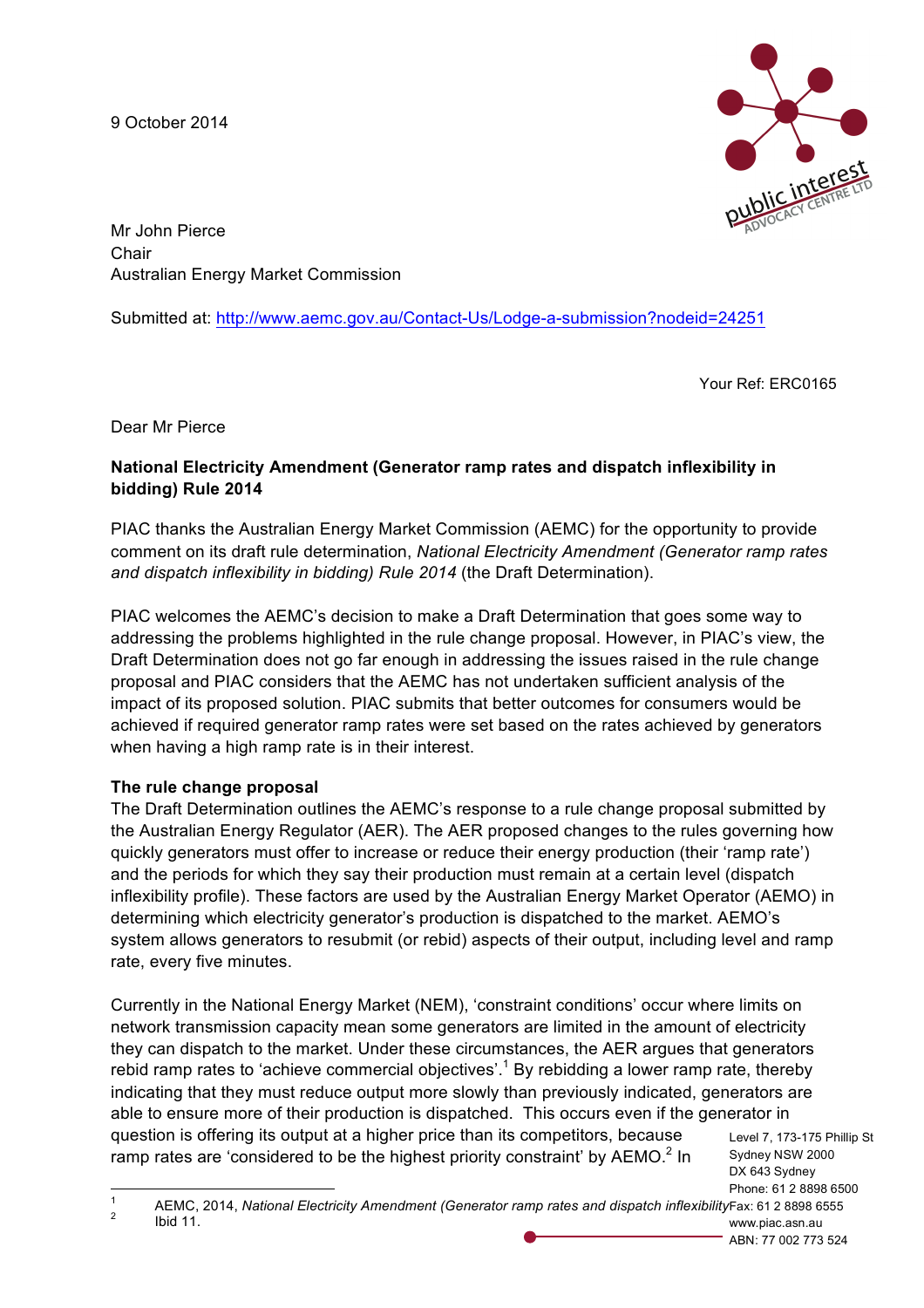the AER's view, this rebidding 'compromises the ability of AEMO to determine an economically efficient arrangement while maintaining system security'.<sup>3</sup>

The AER's proposed solution is to require generators to provide a ramp rate to AEMO that is "the maximum the generator can safely attain'. $4\,$  Where generators rebid their ramp rates at a materially lower level, they would be required to accompany this rebid with a 'brief, verifiable and specific reason' for the change.<sup>5</sup>

### **The AEMC's proposed response**

The AEMC recognises 'that the existing rule may prevent' AEMO from bringing enough electricity into the system to meet demand 'at the lowest cost'.<sup>6</sup> However, the AEMC does not support the solution proposed by the AER. Instead, the Draft Determination contains a more lenient rule that would require generators to have a minimum ramp rate of 1% of their total generating capacity per minute.<sup>7</sup>

The AEMC notes that this rate would be applied consistently for all generators, which is not the case for the current figure of 3MW/minute for most generators.<sup>8</sup> In addition, using such a figure would not require the potentially complex verification of maximum ramp rates and 'could be applied easily in practice to minimise compliance costs'.<sup>9</sup>

Finally, the AEMC argues that some of the negative outcomes highlighted by the AER are not only caused by generators rebidding ramp rates when a constraint exists in the market. The negative outcomes include higher prices for consumers, productive efficiency losses, price volatility and counter-price flows between different NEM regions. The AEMC suggests that some of these issues 'will be addressed by the Optional Firm Access (OFA) model currently being developed by the AEMC'.<sup>10</sup> It should be noted that PIAC made a submission to the AEMC's first interim report on OFA that indicated the PIAC was extremely cautious about the merits of the proposed initiative.<sup>11</sup>

### **The need to regulate**

A report by the consulting firm ACIL Allen, that was included in a submission to the AEMC by Snowy Hydro argued that reducing ramp rates in constraint conditions was a 'rational response' by generators.<sup>12</sup> PIAC takes the view that this behaviour is not in the long-term interests of consumers, for the reasons outlined by the AER. However, PIAC also accepts that businesses operating in a competitive market will do everything they can within the law to maximise their profit. It is, therefore, vital that the regulatory framework eliminates, or at least minimises, opportunities for businesses to 'game the system'.

The AEMC appears to recognise this imperative, noting that 'under the current market design, there is a need to place a regulatory obligation on generators to provide a minimum level of ramping capability'.<sup>13</sup> Nonetheless, PIAC is concerned that the AEMC is not proposing strong enough requirements as part of its Draft Determination. PIAC's reasons for holding this view are outlined further below.

- 
- 
- 
- 
- 
- 

<sup>13&</sup>lt;br>
3 Ibid 10.<br>
<sup>5</sup><br>
<sup>6</sup> Ibid 21.<br>
<sup>7</sup> Ibid ii.<br>
<sup>8</sup> Ibid 24.<br>
<sup>9</sup> Ibid 23.<br>
<sup>11</sup> PIAC, 2014, *Multiple risks for uncertain benefit*, available at: http://piac.asn.au/publication/2014/10/multiple-

risks-uncertain-benefit<br>
<sup>12</sup> AEMC, above n 1, 13.<br>
<sup>13</sup> Ibid ii.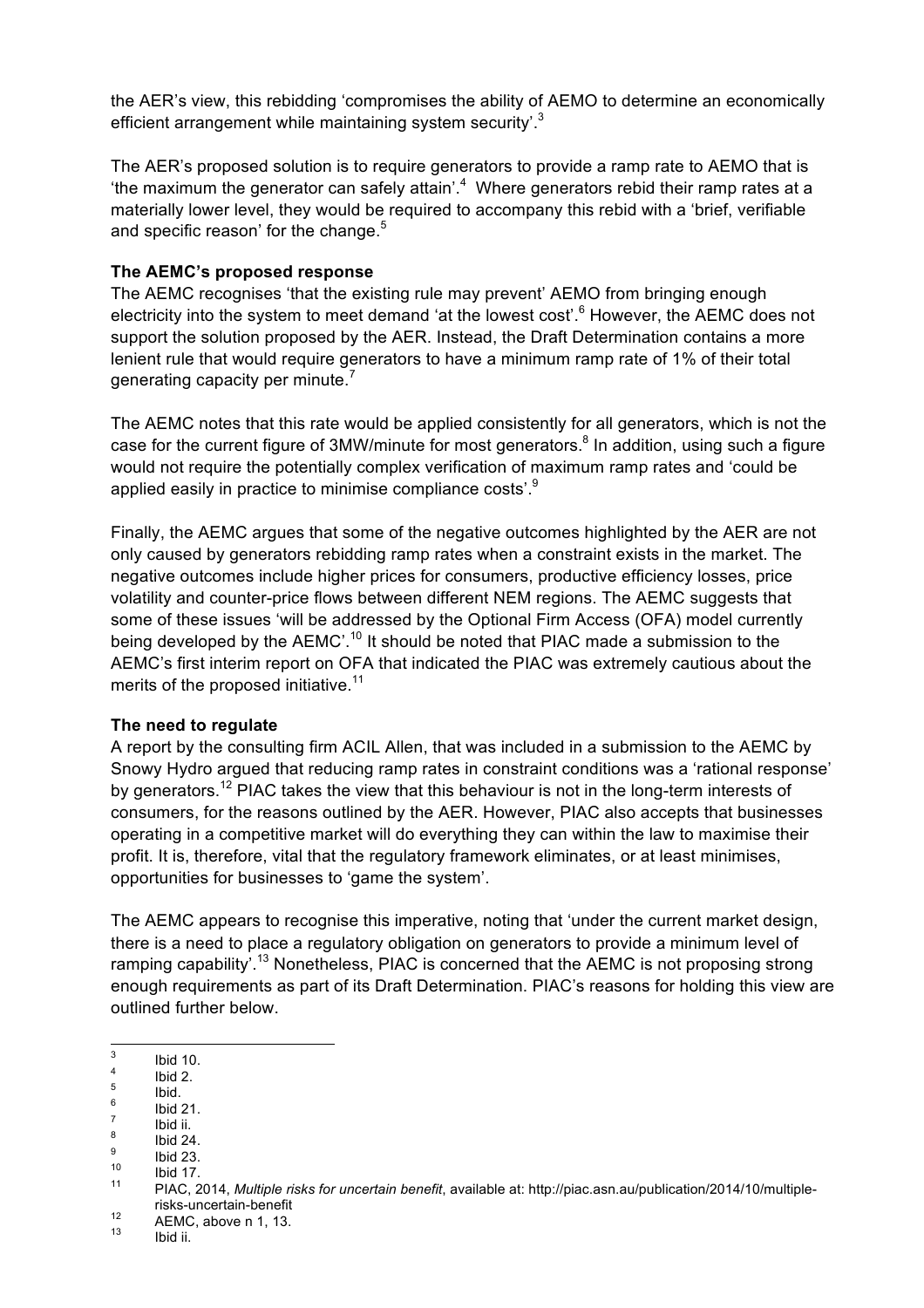# **The AEMC's proposed minimum ramp rate**

PIAC supports the AEMC's efforts to design a minimum ramp rate that applies fairly to all generators. As previously stated, a ramp rate that is expressed as a percentage of total capacity means the rate is proportionate to the size of the generator. However, PIAC notes that the AER proposal would also deliver ramp rates that are set in reference to a generator's characteristics.

PIAC further notes that while simplicity of operation is a desirable characteristic of regulation, it should not be prioritised above effectiveness. While determining the maximum ramp rate of a generator may involve a level of complexity, PIAC takes the view that this is not sufficient reason to reject such an approach. Given that the role of determining such a figure would likely fall to the AER, PIAC argues that the AER would only have proposed such a rule if it was confident in its ability to enforce the requirement.

In addition, PIAC notes that the AEMC's Draft Determination would require the maximum capacity of a generator to be determined, in order for a 1%/minute ramp rate to be derived. The Draft Determination does not explain how this would be determined and by whom. In addition, given the efficiency of complex mechanical systems generally decreases over time, the maximum capacity may change over time. The AEMC has not stated whether the maximum capacity will be set permanently or re-evaluated periodically.

PIAC, therefore, recommends that in its final determination, the AEMC provide more information about how the 1% figure would be determined, (assuming the AEMC continues with that approach) and whether this figure will be subject to change.

*Recommendation 1 PIAC recommends that the AEMC provide more detail about how a generator's total capacity will be determined, and re-examined, should this be the basis for determining ramp rates in the Final Determination.*

# **Consideration of the impact on consumers**

PIAC submits that the AEMC's Draft Determination does not give sufficient regard to the impact of the proposed rule change on consumers.

In recent times, PIAC has been encouraged by the AEMC's moves to require energy networks to consult with their consumers, including as part of the current network tariff rule change process.<sup>14</sup> In addition, the AEMC itself has made encouraging efforts in recent times to engage with residential consumers advocates, including PIAC.

While Table 4.2 of the Draft Determination<sup>15</sup> illustrates the regional changes in aggregate minimum ramp rate requirements, PIAC believes that the AEMC should more closely examine the impact of these changes on the operation of the wholesale market. Such analysis may provide an indication about whether the draft rule change will address the issues highlighted by both the AER and the AEMC.

PIAC, therefore, recommends that the AEMC undertake such analysis as part of preparing its final determination. As a community legal centre, PIAC is familiar with the constraints that limited funding can place on an organisation's operations. PIAC also appreciates the large volume of work being undertaken by the AEMC and its future work program. However, PIAC considers that modelling of the impact of a proposed rule change is a vital part of the rule change determination process.

 <sup>14</sup> AEMC, 2014, *Draft rule determination – National Electricity Amendment (Distribution Network Pricing Arrangements) Rule 2014.* <sup>15</sup> AEMC, above n 1, 26.